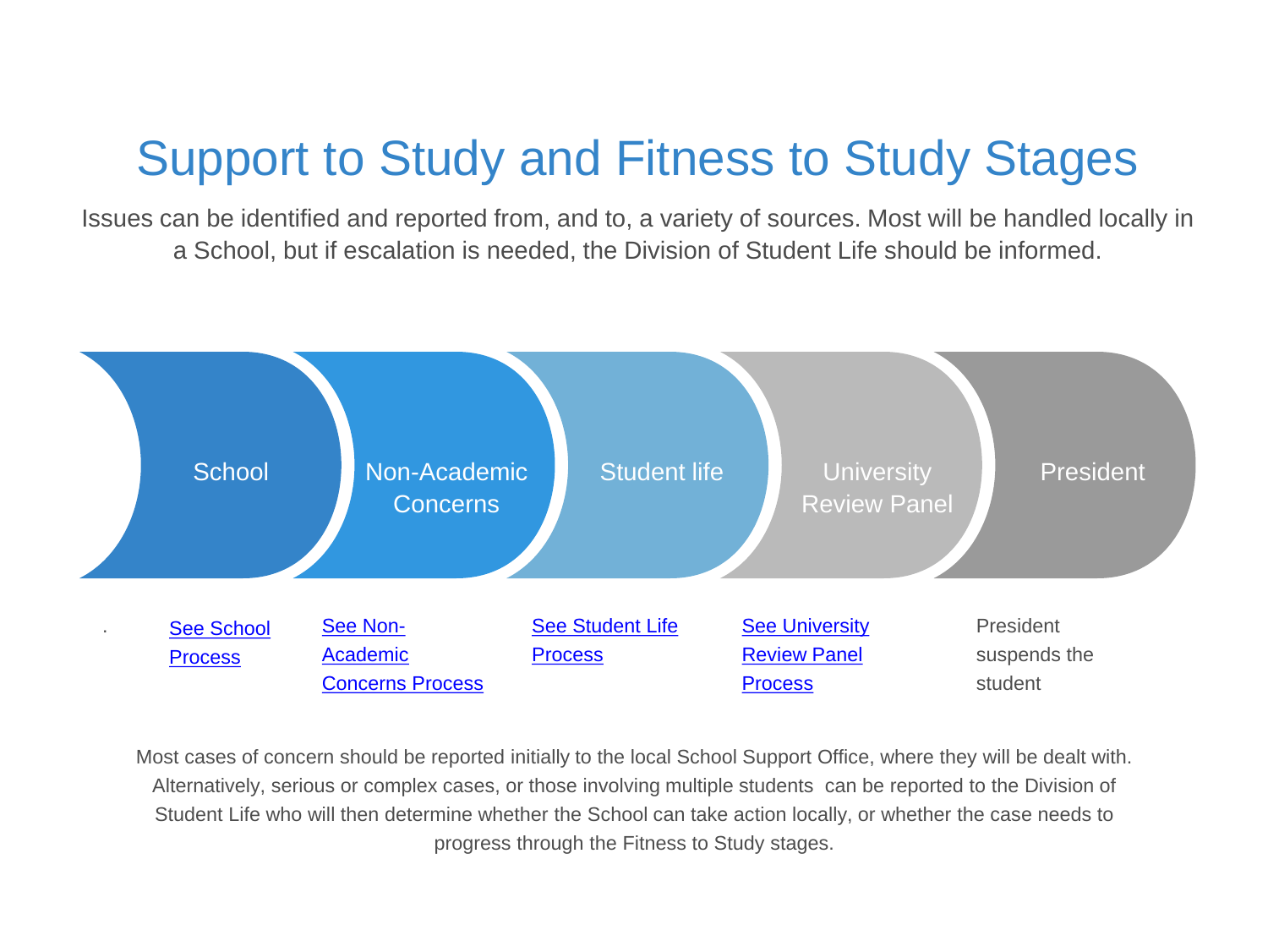<span id="page-1-0"></span>

### School Process

Most cases will be dealt with at local level. The School will identify a named person / role to case manage each case. If the local support is not working, then the case will be escalated and referred to the Director of Student Life, or his/her nominee.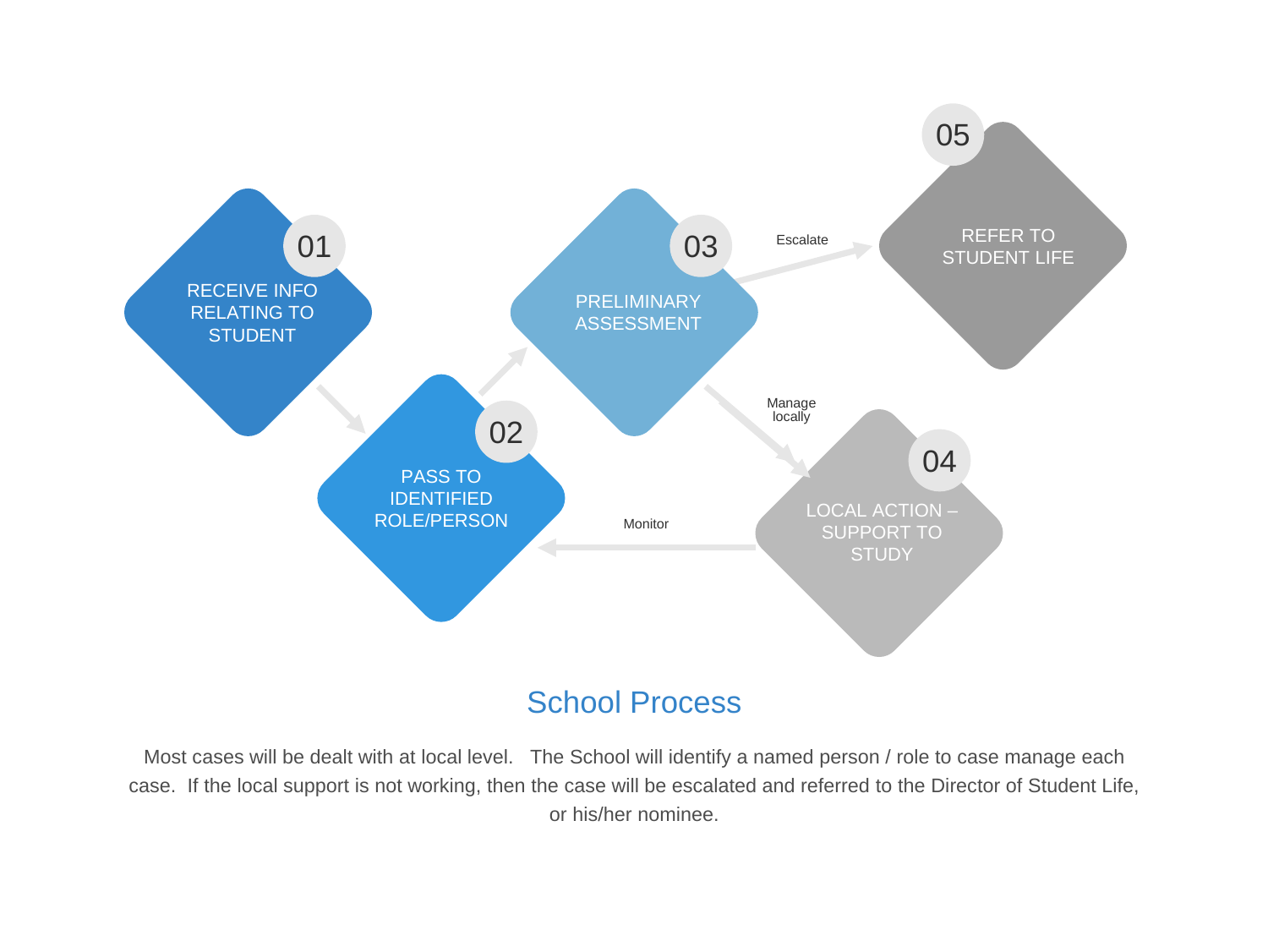<span id="page-2-0"></span>

#### Non-Academic Issues Process

When a student's non-academic behaviour raises concerns about his/her fitness to be at University, or the behaviour is having a negative impact on other students, then the Fitness to Study Process should be used. In Residences, for example, the Res Life team will follow the early stages of their processes and escalate to Student Life if other students are impacted or the matter is considered to be sufficiently serious. Other off-campus concerns should be referred directly to the Division of Student Life initially.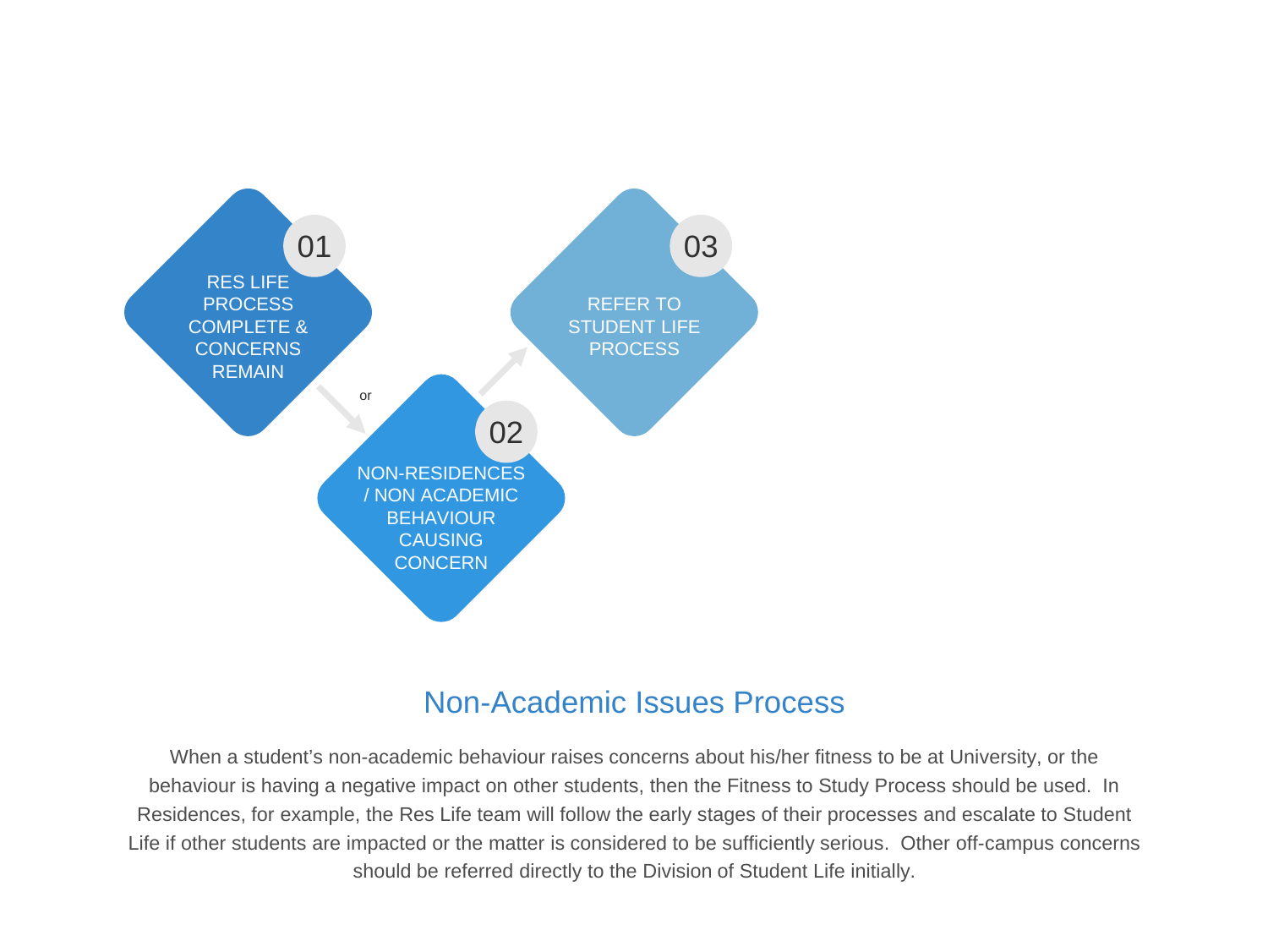<span id="page-3-0"></span>

### Student Life Process

The Student Life Divisional Office checks if **[School Process](#page-1-0)** is complete, and refers back or advises the School as necessary. If School process is complete, then Student Life allocates a case manager. Case manager reviews and decides if this can be dealt with in Student Life (stage 1) or if it needs to be referred to the University Review Panel for consideration for suspension (Stage 2)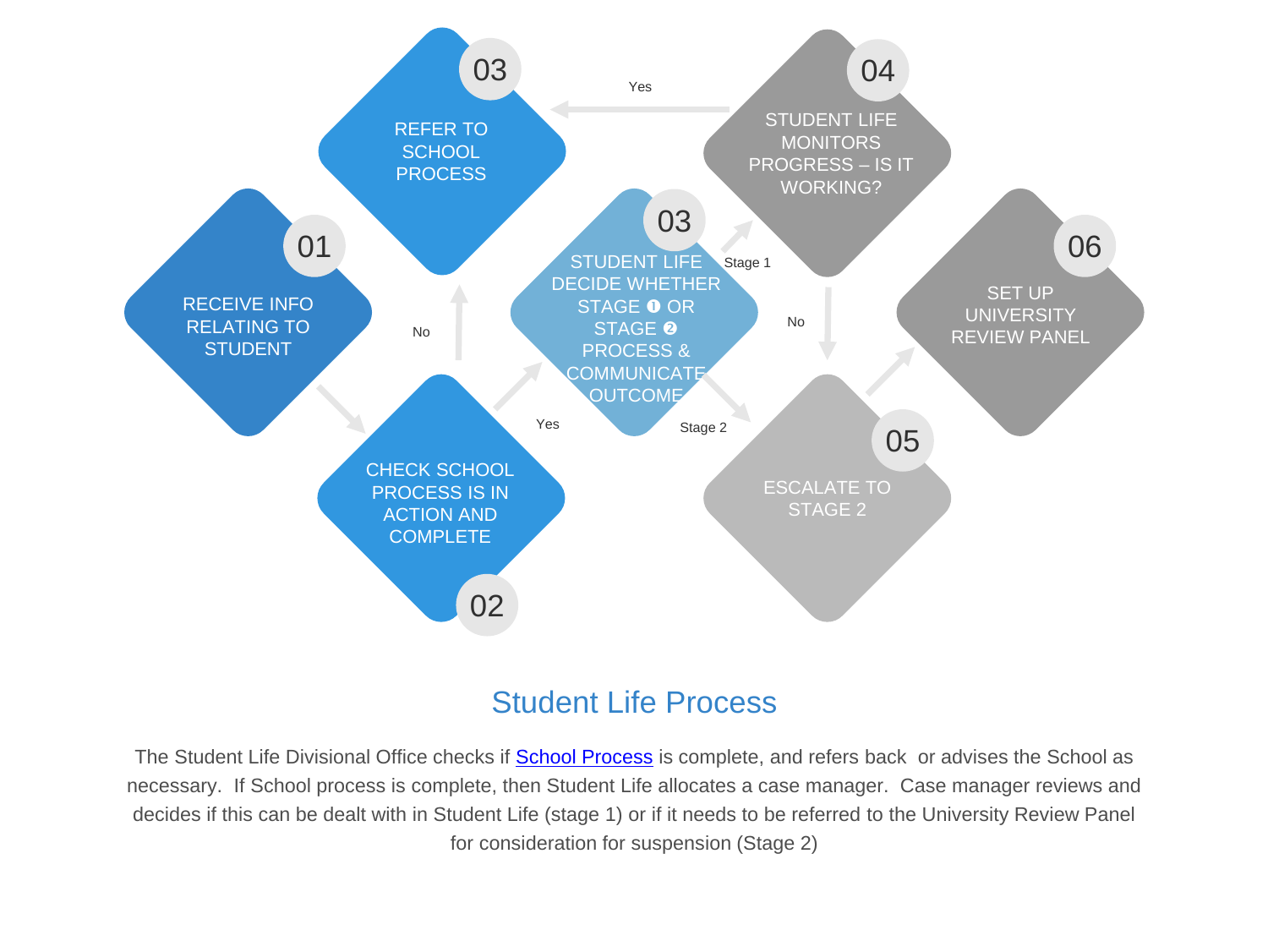<span id="page-4-0"></span>

#### University Review Panel

The University Review Panel (Stage 2) will consist of at least 2 senior members of academic staff and 1 senior member of Professional Support Services staff. They will be supported by the Student Life Case Manager and will decide whether a recommendation is made to the President to suspend the student, and at what stage this happens (ie immediately by Chair's Action or after the panel meeting)